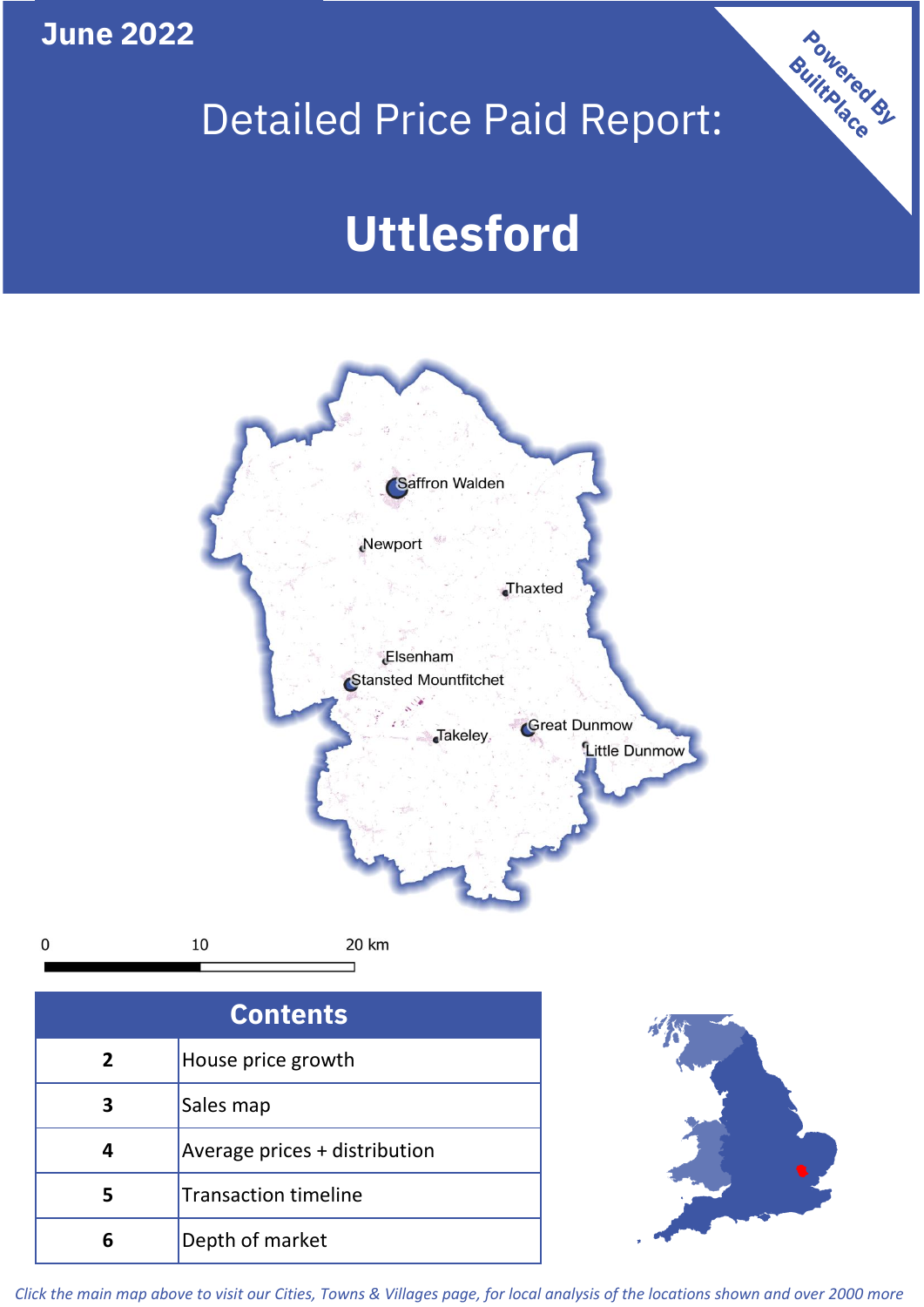#### **Headline Data**

|                     | <b>Current level</b> | 3 month  | <b>Annual</b> | 5 year   | 10 year |
|---------------------|----------------------|----------|---------------|----------|---------|
| <b>House prices</b> | £477,453             | 2.9%     | 11.5%         | 24.6%    | 79.3%   |
| <b>Transactions</b> | 1,512                | $-16.6%$ | 11.3%         | $-10.8%$ | 14.1%   |

# **House Price Growth (April 2022 data)**

#### *Annual Change in House Prices*



House prices in Uttlesford grew by 11.5% in the 12 months to April 2022 (based on 3-month smoothed data). By comparison national house prices grew by 10.7% and prices in the East of England grew by 11.6% over the same period.

Uttlesford house prices are now 64.3% above their previous peak in 2007, compared to +64.9% for the East of England and +52.9% across England.



#### *Year-To-Date Change in House Prices, December to April*

Local prices have grown by 4.6% in 2022 so far, compared to growth of 3.5% over the same period last year.

#### *Source: OS OpenData; UK House Price Index (Contains HM Land Registry data © Crown copyright)*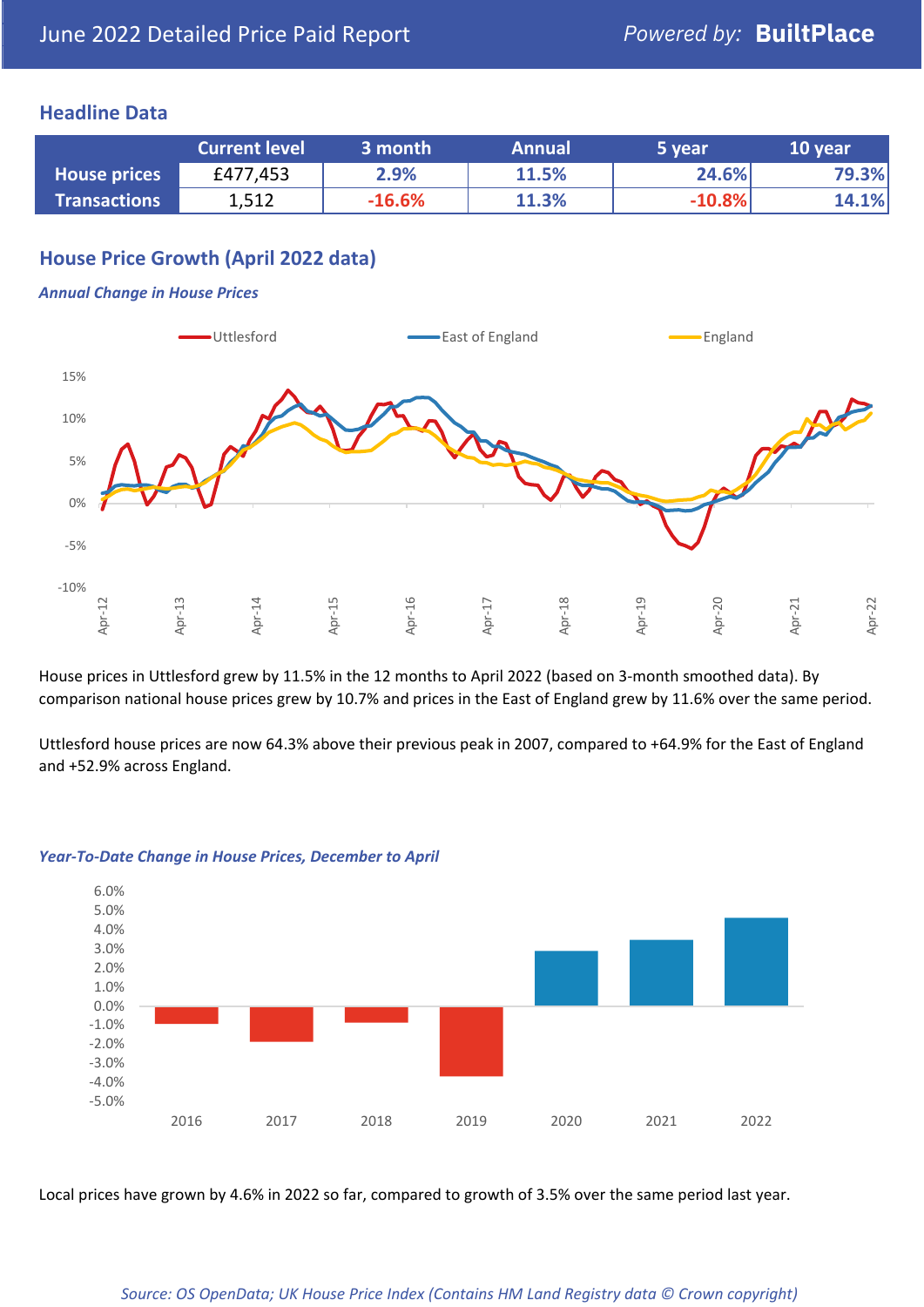# **House Price Map**

*12 months to April 2022*



*Each point is one postcode, coloured by the average value relative to all sales in this local authority (price bands are LA-specific quintiles).*

# **Map Key**

| Min      | Max      |                            |
|----------|----------|----------------------------|
| Up to    | £307,000 | 1st quintile / lowest 20%  |
| £307,000 | £384,000 | 2nd quintile               |
| £384,000 | £480,000 | 3rd quintile               |
| £480,000 | £670,000 | 4th quintile               |
| £670,000 | and over | 5th quintile / highest 20% |

*Source: OS OpenData; UK House Price Index (Contains HM Land Registry data © Crown copyright)*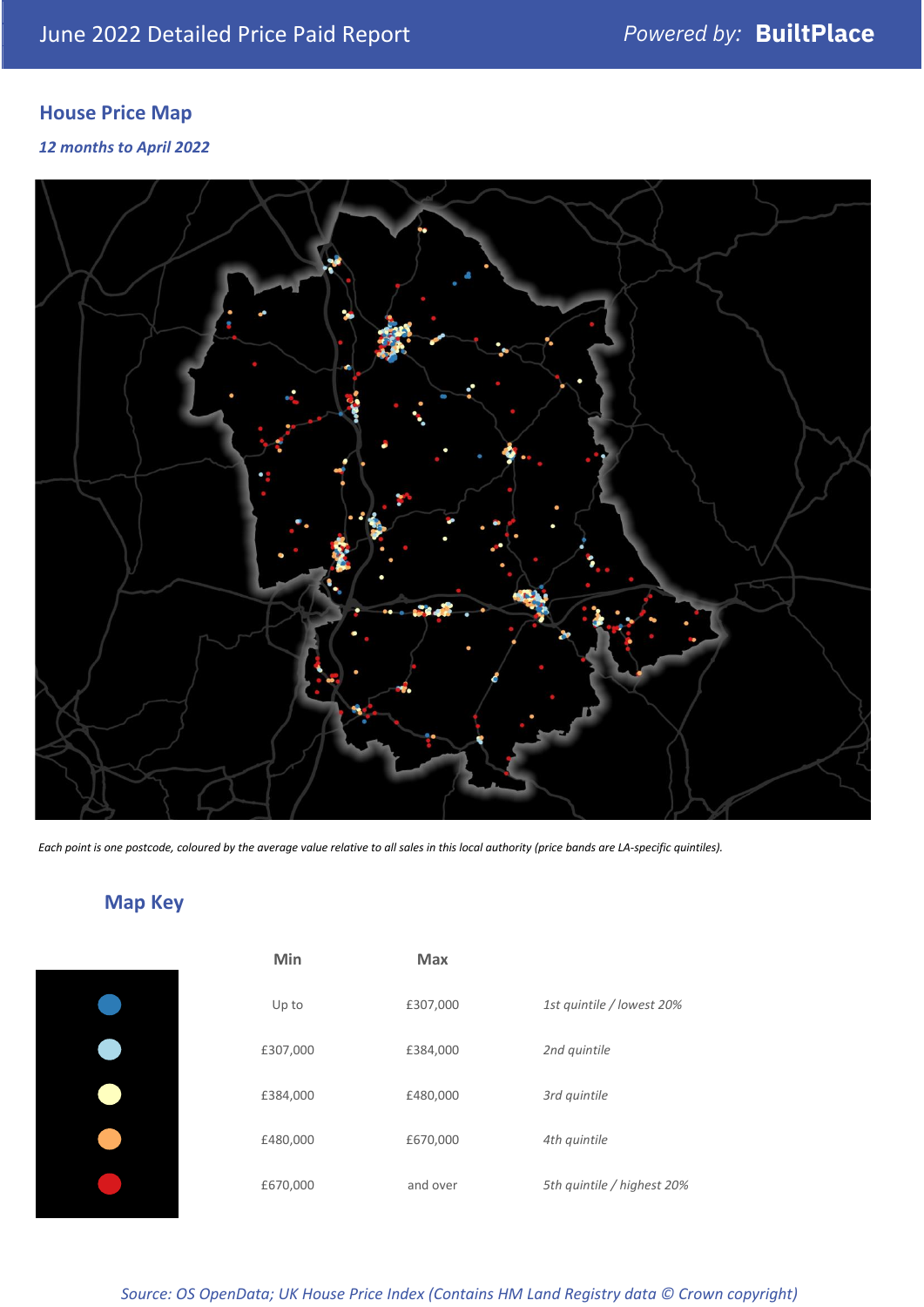# **Average House Price by Property Type**

#### *12 months to April 2022*



|                 | <b>New</b> | <b>Second hand</b> |  |  |
|-----------------|------------|--------------------|--|--|
| <b>Flat</b>     | £400,000   | £202,796           |  |  |
| <b>Terraced</b> | £410,000   | £377,938           |  |  |
| Semi-detached   | £475,000   | £440,192           |  |  |
| <b>Detached</b> | £662,250   | £702,916           |  |  |

# **House Price Distribution by Year**

*All properties, by price band and calendar year (2020 = year to date)*

|                    | 1997 | 2002 | 2007 | 2012 | 2017 | 2019 | 2020 |
|--------------------|------|------|------|------|------|------|------|
| <b>Under £100k</b> | 55%  | 11%  | 1%   | 2%   | 0%   | 0%   | 0%   |
| £100-200k          | 33%  | 45%  | 23%  | 18%  | 6%   | 5%   | 6%   |
| E200-300k          | 10%  | 24%  | 36%  | 33%  | 16%  | 12%  | 14%  |
| £300-400k          | 2%   | 10%  | 20%  | 22%  | 31%  | 27%  | 17%  |
| £400-500k          | 0%   | 6%   | 12%  | 13%  | 19%  | 19%  | 21%  |
| <b>£500k-1m</b>    | 0%   | 4%   | 8%   | 10%  | 26%  | 32%  | 34%  |
| £1-2m              | 0%   | 0%   | 0%   | 1%   | 2%   | 4%   | 8%   |
| <b>Over £2m</b>    | 0%   | 0%   | 0%   | 0%   | 0%   | 0%   | 0%   |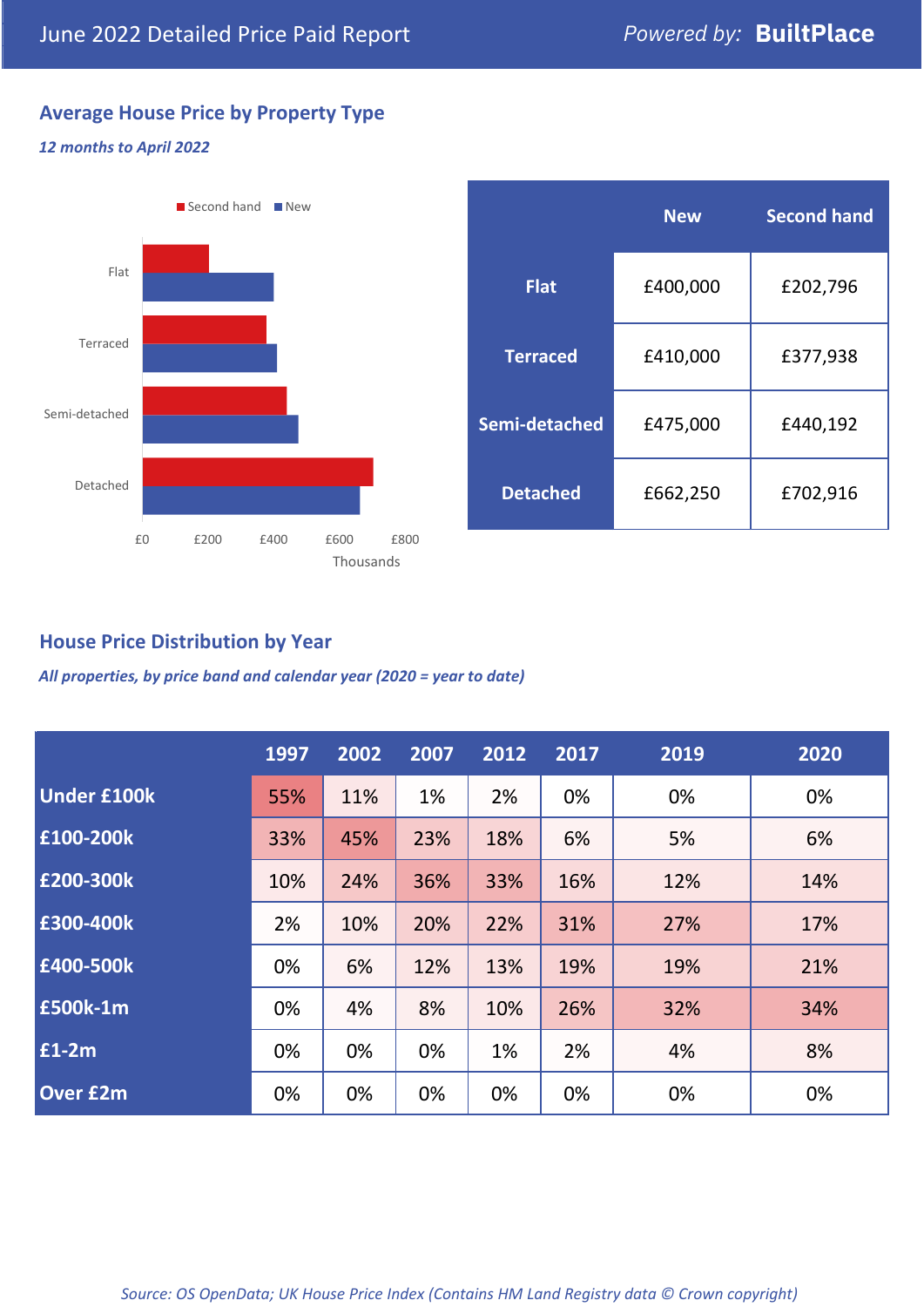# **Transactions (February 2022 data)**

*Annual Transactions, Indexed (2001-05 average = 100)*



There were 1,512 transactions in Uttlesford during the 12 months to February 2022. This is 92% of the average from 2001-05 and suggests activity is below pre-downturn levels.

Transactions in Uttlesford have fallen by 8.3% since 2014, compared to changes of -11.5% for East of England and -7.7% for England.



#### *Cash and New Build Sales as % of Total, by Year*

*Note: The data on this page EXCLUDES transactions identified as transfers under a power of sale/repossessions, buy-to-lets (where they can be identified by a mortgage), and transfers to non-private individuals - i.e. it comprises only Land Registry 'A' data.*